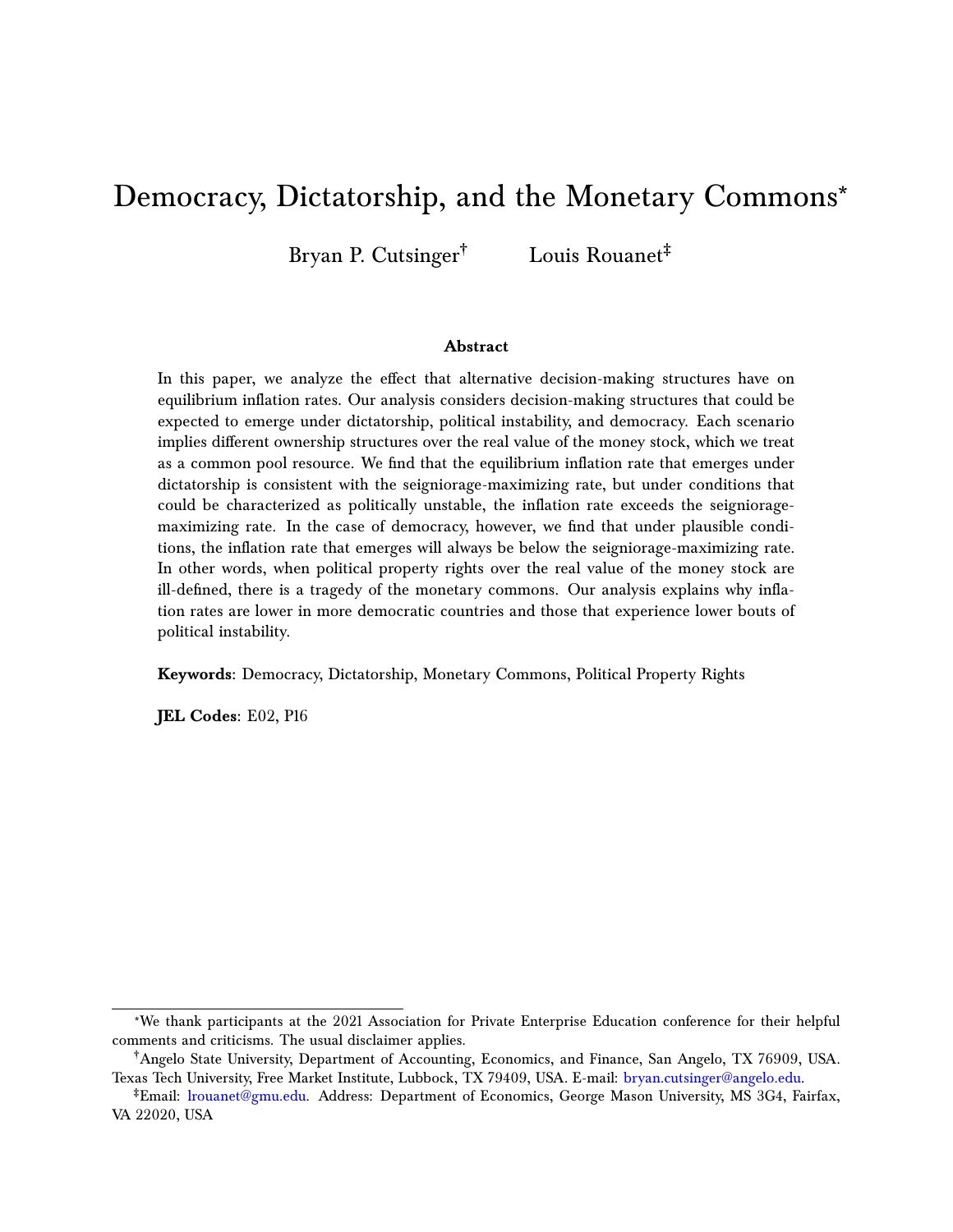## **1 Introduction**

The power to create money provides governments with an important source of revenue. As for any valuable asset, the use of seignorage will be a function of the structure of property rights underlying its use. In other words, it is the cost of establishing and maintaining "political" property rights –i.e. the abilities by different agents to control political decision-making– which determines how monetary policy will be conducted.

Standard analyses of the inflation tax often assume that the extent to which governments utilize the tax is the product of a single decision maker. While this assumption may be justified in those cases where the decision structure is such that the incentives faced by the various governmental decision makers yield outcomes that can be meaningfully modeled "as if" they were consciously chosen by a single mind even if they were not, there is no reason to presume *a priori* that such a decision structure is operative in all cases.

In cases where the decision structure permits separate yet interdependent decision makers to determine the utilization of the inflation tax, the value of the government's money-creation authority becomes subject to the simultaneous exploitation by multiple decision makers each competing for the seigniorage revenue. In this setting, the lack of well-defined decision rights may create a "tragedy of the monetary commons" whereby the inflation rate that emerges may be so high as to fully dissipate the real value of the money stock. Whether such an outcome occurs, however depends on the allocation of decision rights implied by the operative decision structure.

The purpose of this paper is to identify the equilibrium inflation rates that will emerge under alternative decision structures. We consider several scenarios, which can be broadly characterized as either being dictatorial or democratic. Under dictatorial regimes, the inflation rate that emerges is only consistent with the seigniorage-maximizing rate when there is a single dictator who is the residual claimant to the revenues produced by the government's monetary monopoly. In the other cases, which are akin to political instability, the inflation rate exceeds the seigniorage-maximizing rate owing to a lack of clearly defined political property rights over the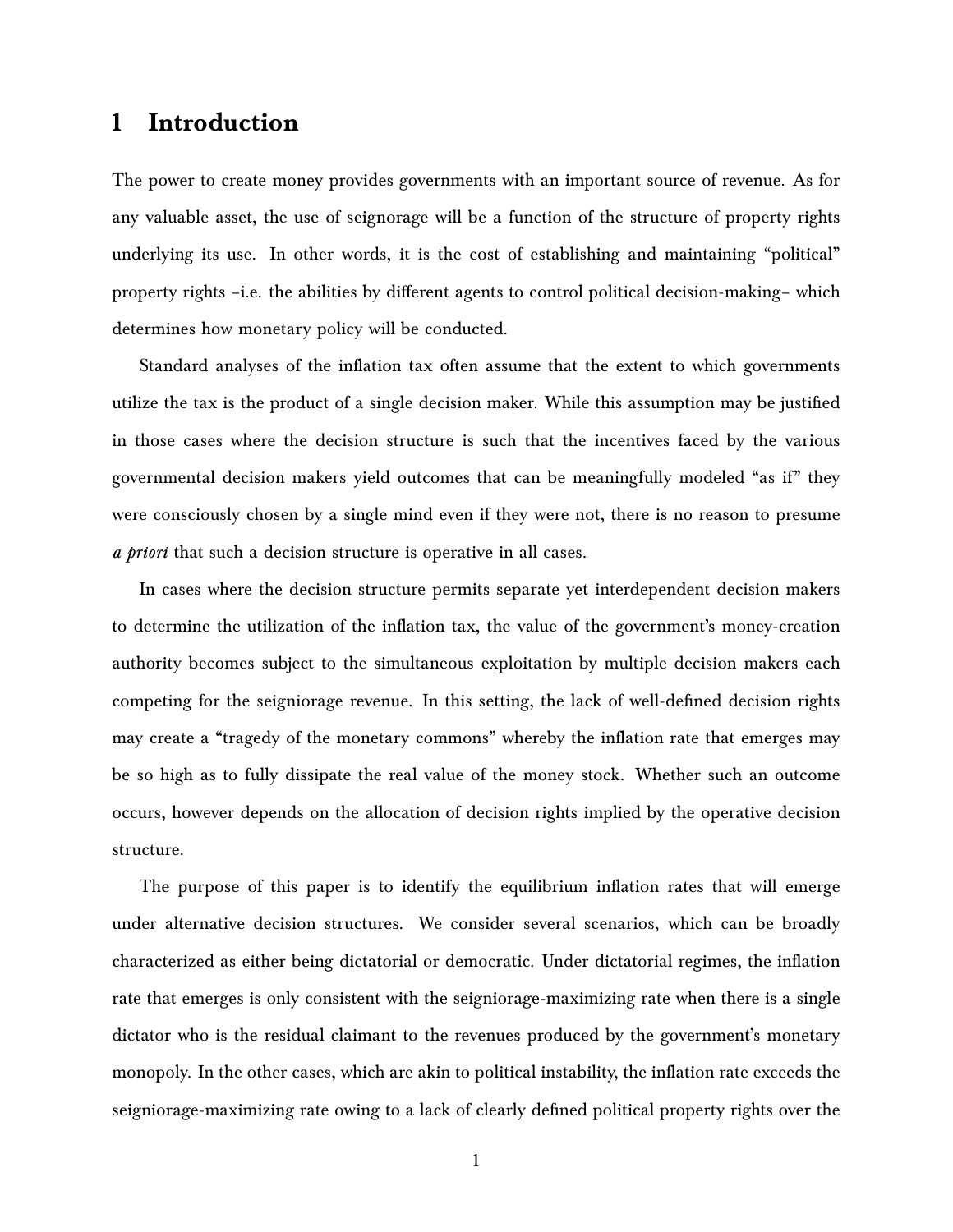real value of the money stock. Under the more democratic scenarios, we find that the inflation rate will tend to be less than the seigniorage-maximizing rate.

The idea that government resources may subject to a commons problem is not new. [Wrede](#page-21-0) [\(1999\)](#page-21-0) demonstrates that tax competition in a federation results in an over-utilization of shared fiscal resources as compared to the case of a single taxing authority. [Berkowitz & Li](#page-21-1) [\(2000\)](#page-21-1) develop a model of tax rights to show that when such rights are poorly defined in developing countries, successfully transitioning to an advanced economy will be less likely. [Velasco](#page-21-2) [\(2000\)](#page-21-2) illustrates how competition among interest groups to finance their preferred policies results in higher transfers, larger deficits, and greater debt than that implied by models where such decisions are made by a single decision maker. Buchanan & Yoon [\(2001;](#page-21-3) [2004\)](#page-21-4) extend this earlier work by apply the commons analogy to majoritarian democracies to show that there are inherent tendencies in majoritarian systems that prevent tax revenues from being dissipated. The focus of this literature has been on revenue collected via traditional taxes rather than on revenue collected via the inflation tax.

To the best of our knowledge, [Aizenman](#page-21-5) [\(1992\)](#page-21-5) is the only paper that addresses the possibility of a monetary commons problem. Our analysis differs from his in two important respects. First, while his analysis demonstrates that a lack of well-defined seigniorage rights creates the possibility for a monetary commons problem, his model does not explain why democracies will tend to have lower inflation rates. Second, because his analysis does not incorporate multiple majority coalitions, his model does not explain why inflation tends to be less volatile in democracies.

Experiences with inflation vary substantially throughout the world. Aisen & Veiga [\(2006;](#page-21-6) [2008b\)](#page-21-7) report that inflation is both higher and more volatile in less democratic countries than in democratic ones. They also report that greater political instability contributes to these differences. Along these lines, [Cukierman et al.](#page-21-8) [\(1992\)](#page-21-8) and [Aisen & Veiga](#page-21-9) [\(2008a\)](#page-21-9) report that less democratic and politically unstable countries rely on seigniorage to a greater extent than do more democratic, politically stable ones. In their comprehensive review of the high- and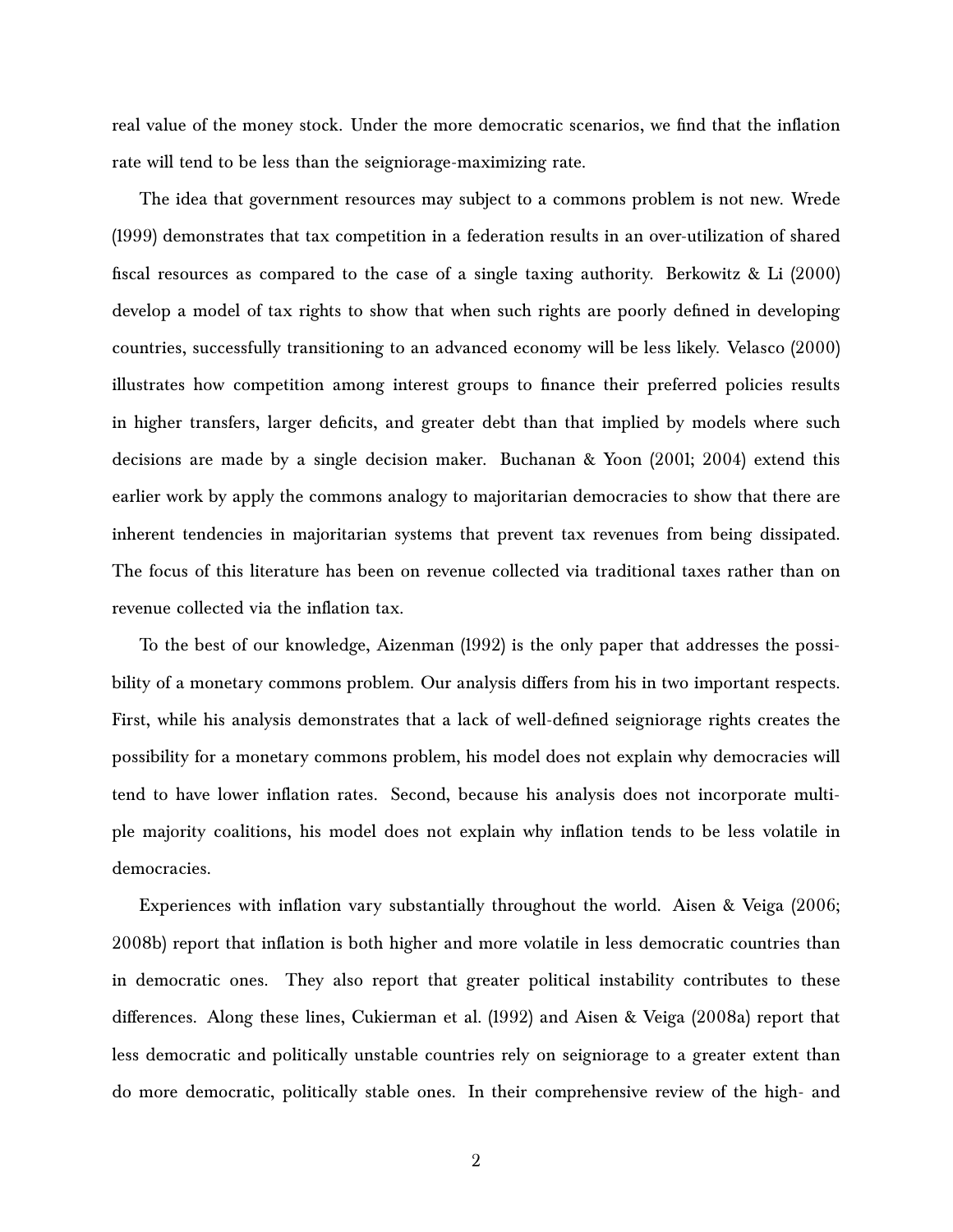hyperinflation literature, [Fischer et al.](#page-21-10) [\(2002\)](#page-21-10) report that economies in transition experience high inflation. In short, the empirical evidence suggests that democracies may have different monetary policies than non-democracies, even if they adopt similar policies in other areas [\(Mulligan et al.,](#page-21-11) [2004\)](#page-21-11).

Despite the accumulation of data on the factors contributing to the difference experiences with inflation and seigniorage across time and space, there has not been any theoretical work that can explain these varied experiences. In a basic sense, we know why inflation is higher in some countries than it is in others: the money supply increases faster than money demand. But this explanation is unsatisfying. This paper's primary contribution is to extend the earlier work on the fiscal commons to monetary affairs in order to not only provide a theoretical explanation of the empirical evidence on inflation and seigniorage, but also to explain why governments adopt different monetary policies.

Our argument is straightforward. Political instability results in seigniorage rights being poorly defined. Competition among various interest groups to capture the revenue that these rights results in the value of the money stock being partially or, in some cases, totally dissipated. A lack of clearly defined decision rights places these interest groups in a Prisoners' Dilemma, which results in rates of inflation in excess of what would maximize seigniorage revenue. To escape this situation, some type of reform is necessary to move from the off-diagonal position to a better equilibrium.

Our analysis suggests that one effective reform would be to move towards a type of majoritarian democracy wherein there is a 50-50 chance of the average voter being a member of the majority coalition. In other words, a system that [Buchanan & Yoon](#page-21-4) [\(2004\)](#page-21-4) call "fair". The intuition behind this idea is that because there is essentially equal probabilities of the average voter ending up in the majority coalition or in the minority, his own self-interest will compel him to select an inflation rate that reflects the probability that he will be subject to it. In this system there is, what [Buchanan & Yoon](#page-21-4) [\(2004\)](#page-21-4) call a "membership" externality.

We proceed as follows. In the next section, we lay out the basic assumptions of our model.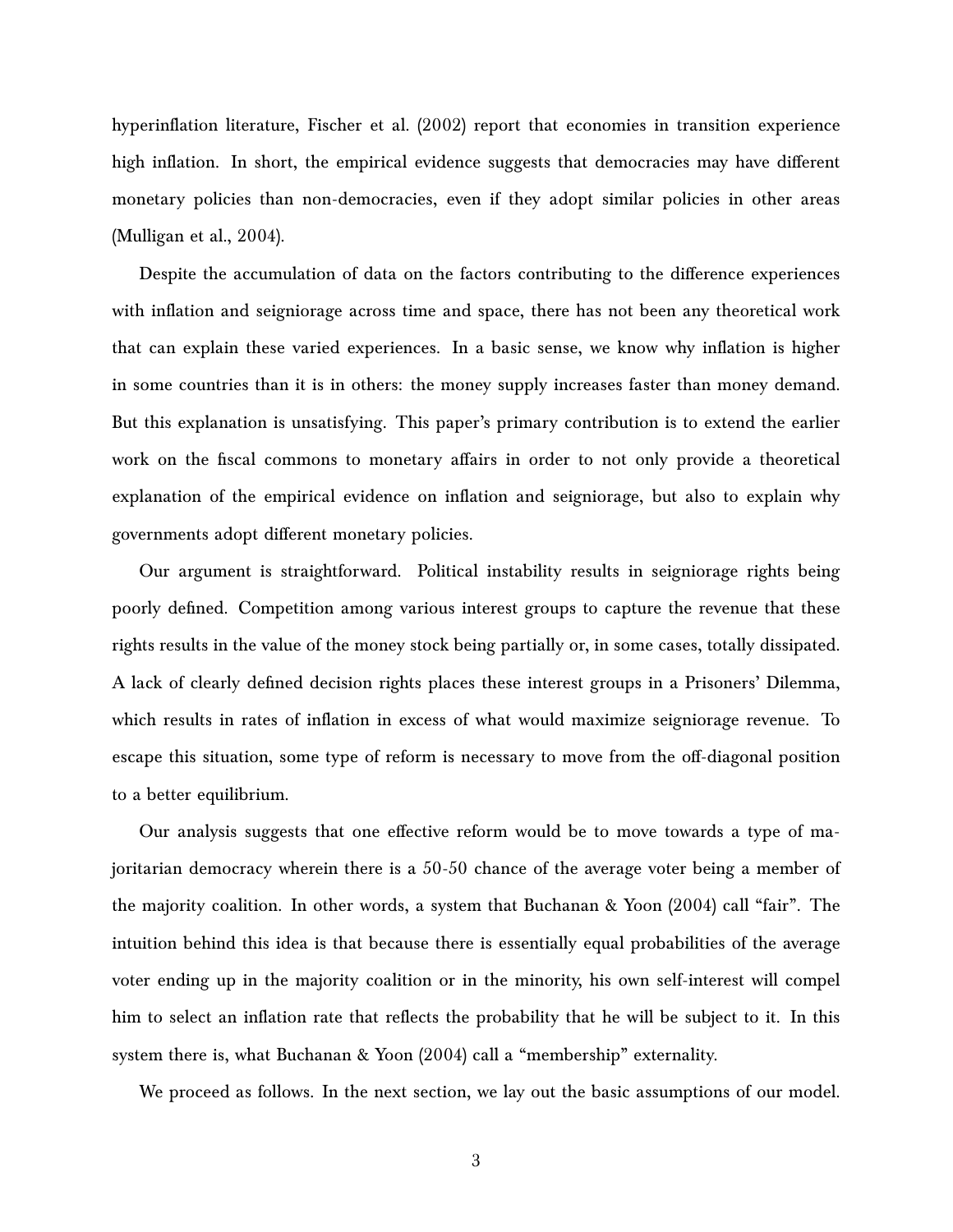In Section 3, we consider the dictatorial decision structures. With the baseline case of a single decision maker - the standard assumption in the inflationary finance literature - we show that in this setting, the utility-maximizing choice for the single decision maker is to set the inflation rate to the seigniorage-maximizing rate. We then show how multiple interdependent but separate decision makers would push the inflation rate above the seigniorage-maximizing rate. In Section 4, we consider democratic decision structures, which show that in majoritarian settings, the inflation rate will tend to be below the seigniorage-maximizing rate. The final section concludes.

### **2 Assumptions**

We assume the government possesses a monopoly franchise in money creation and that the economy is closed. Analyses of the demand for money during hyperinflation typically ignore the effect of real variables on the demand for money because their rates of change would be too small relative to changes in the price level to exert a significant influence on the quantity of real balances demanded by the public. To be consistent with this approach, we assume there is no growth and preferences, endowments, and technology are constant.

We assume the quantity of real balances are inversely related to the inflation rate, which is determined one-for-one by the growth rate of the nominal money supply. In terms of the tax analogy, the quantity of real balances represents the base of the inflation tax, and the inflation rate represents the tax imposed on the base. As the inflation rate increases, people hold fewer real balances. Thus, when one authority selects a higher rate of inflation, he imposes external diseconomies on every other member of the polity, measured by the foregone seigniorage revenue associated with any given inflation rate.

We also assume that those with decision-making authority are part of the polity, meaning that they, too are subject to the inflation tax. This assumption guarantees that the decisionmakers internalize part of the cost associated with their choice of inflation rate. While the decision-makers are subject to the same inflation rate as all members of the polity, they receive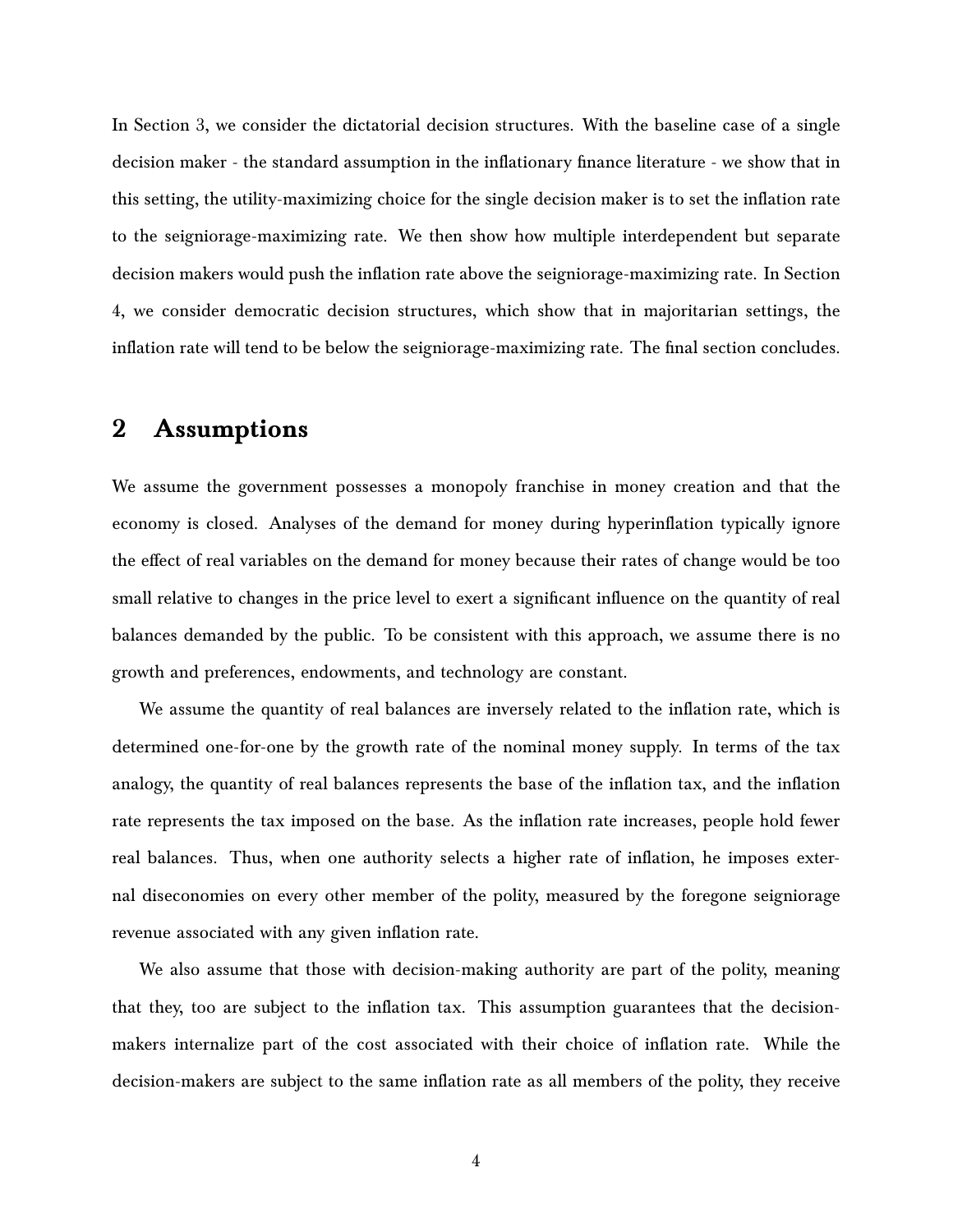all the seigniorage revenue collected as a transfer. Since these revenues are not shared with members of the polity without decision-making authority, there is a potential for the decisionmakers to fully dissipate the "monetary commons." Whether this potential outcome materializes depends on the decision-making structure governing the choice of inflation rate. We now turn to analyzing the effects of alternative structures.

### **3 Political Instability and the Monetary Commons**

In this section, we consider three different decision structures. The first will be the case of a single decision maker who possesses the right to select the inflation rate and is the residual claimant to the consequent seigniorage revenue. In this setting, the aggregate equilibrium inflation rate will converge to the seigniorage-maximizing rate as the size of the polity,  $N$ increases. This result is notable in that it illustrates the unstated assumption regarding the decision structure presumed to govern the choice of inflation rate underlying most analyses of inflationary finance. That is, these analyses presume that the political property rights over the seigniorage revenue generated by the government's monetary monopoly are well defined.

A common feature of most periods of hyperinflation is political instability. In our view, political instability is the result of poorly defined political property rights, so the second and third decision structures we consider in this section analyze the aggregate equilibrium inflation rate that emerges in the case of two independent decision makers and multiple independent decision makers, respectively. In the former case, the aggregate equilibrium inflation rate that emerges will exceed the seigniorage-maximizing rate, but will not fully dissipate the monopoly rents the government's monetary authority confers. In the latter case, however, we have a tragedy of the monetary commons wherein unrestricted entry leads the familiar commons problem.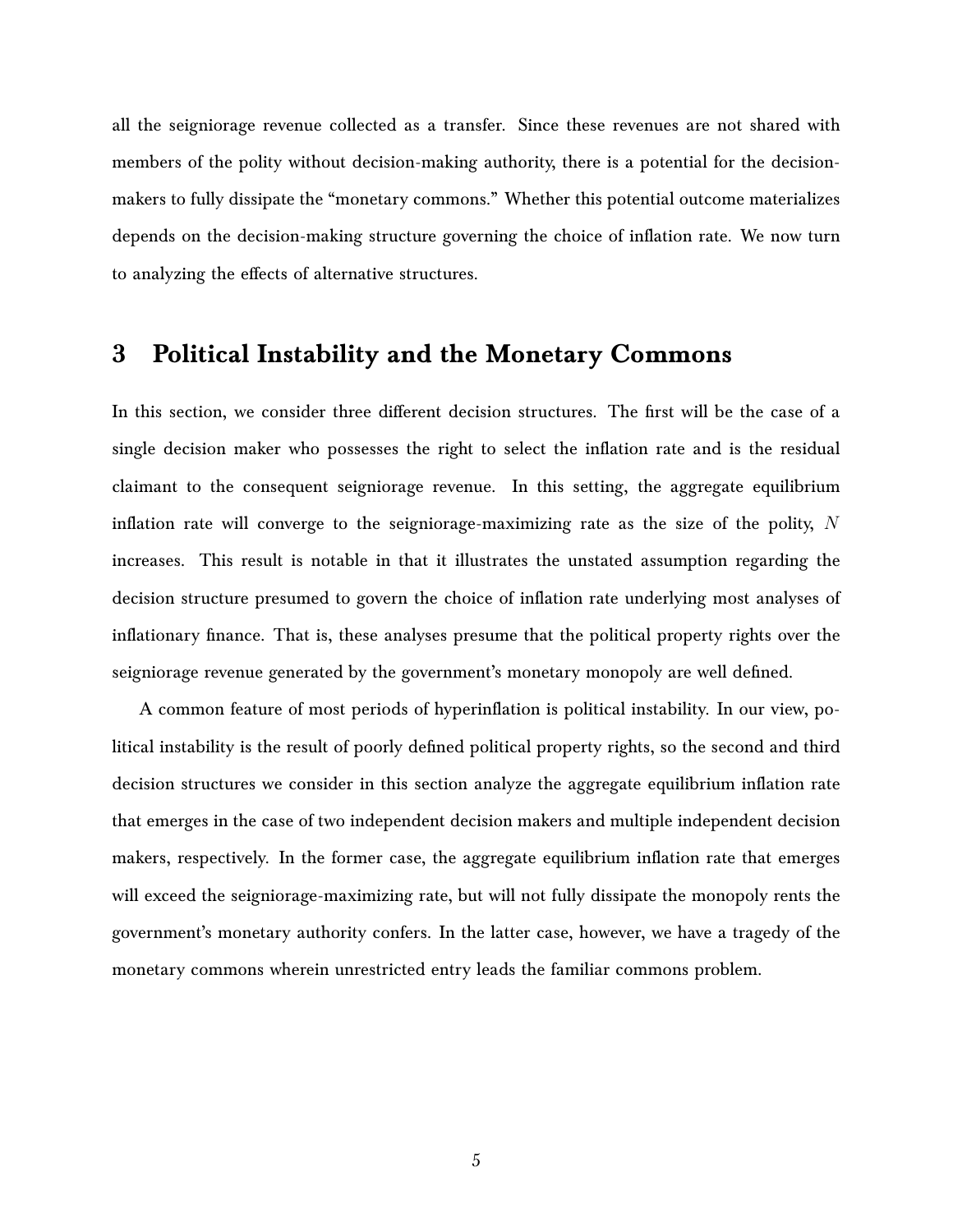#### **3.1 Single Decision Maker**

We begin with the case of a single decision maker who possesses the right to choose the inflation rate for the economy. The decision maker receives the seigniorage revenue generated by the government's monetary monopoly as a pure income transfer, however the decision maker also uses money to exchange with others. Thus, there are two effects the decision maker must consider when deciding on the inflation rate. One the one hand, higher inflation means greater income, but on the other, the liquidity services money provides decrease as inflation increases, reducing the surplus the decision maker receives from holding real balances.

We assume that each member of the polity, including the decision maker, are identical. We assume also that each member's inverse money demand function is of the following form:  $\Pi = a - bm$ . Here,  $\Pi$  is the inflation rate, m is the quantity of real balances held by an individual member of the polity, and  $a$  and  $b$  are positive constants. It follows that the aggregate relationship between inflation and the total quantity of real balances held by the polity:  $\Pi =$  $a - (b/N)M$ , where M is the total quantity of real balances demanded by all members of the polity.

The decision maker's utility function consists of two components. The first is the utility provided by money's liquidity services and the second is the seigniorage revenue earned from the government's monetary monopoly. We express this utility function formally as:

$$
U = \frac{(a - \Pi)m}{2} + \Pi M \tag{1}
$$

The first term reflects the consumer's surplus received by the decision maker from the quantity of real balances he holds while the second reflects the seigniorage revenue he receives.

Rearranging the individual and aggregate money demand functions and substituting the resulting equations into the utility function yields:

$$
U = \frac{(a - \Pi)^2}{2b} + \frac{N\Pi(a - \Pi)}{2}
$$
 (2)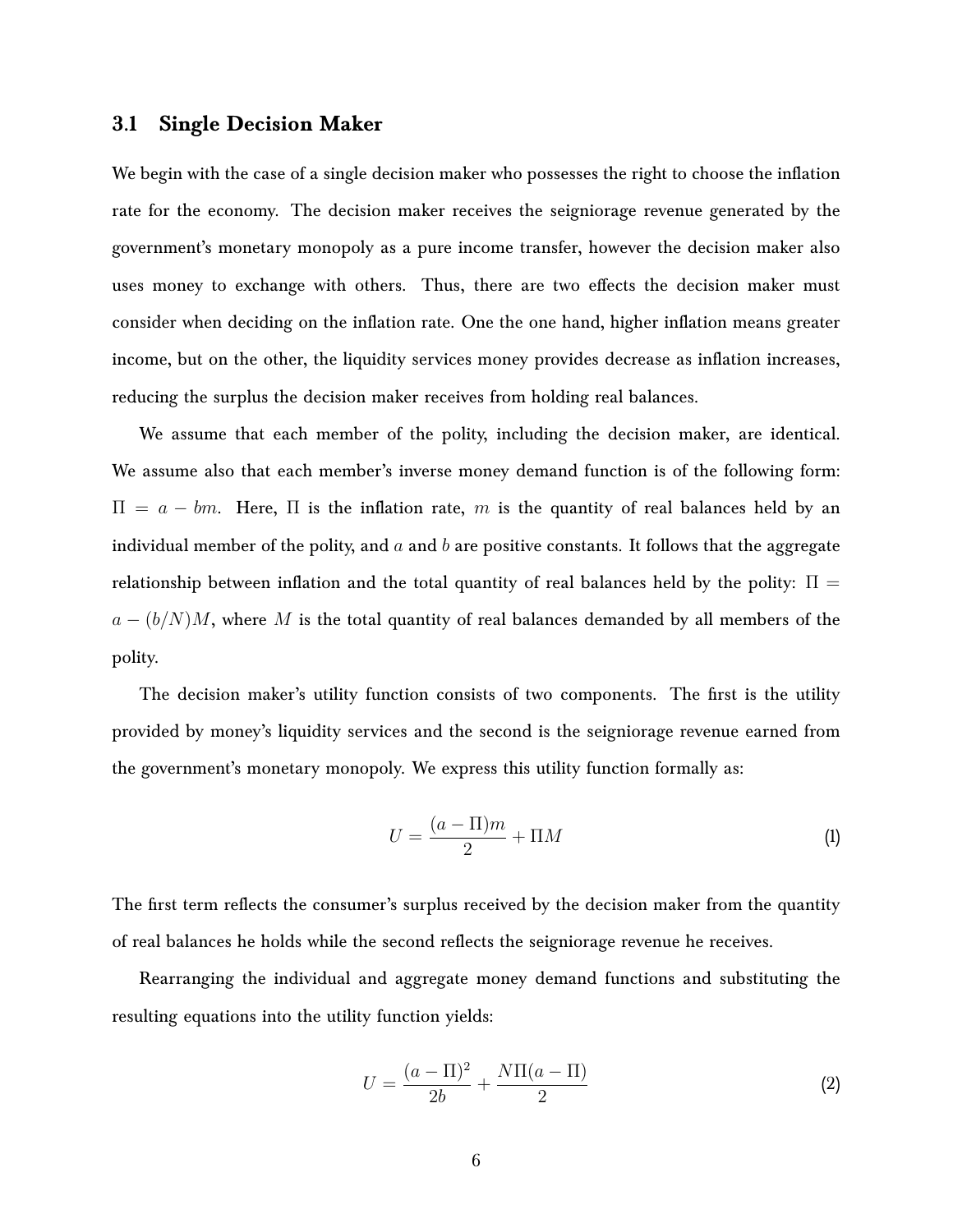which will be maximized with respect to the inflation rate when:

$$
\frac{a(N-1) - 2N\Pi + \Pi}{b} = 0
$$
\n(3)

Solving for Π yields:

$$
\Pi^* = \frac{a(N-1)}{2N-1}
$$
 (4)

**Proposition 3.1.** *As the size of the polity increases, the utility-maximizing inflation rate will converge to the seigniorage-maximizing rate,* a/2*.*

*Proof.* Assuming that the marginal cost of producing nominal balances is zero, the seignioragemaximizing rate of inflation occurs where the demand for real balances is unit elastic:

$$
\frac{dM}{d\Pi}\frac{\Pi}{M} = -1
$$

Using the aggregate relationship between inflation and real balances, we have:

$$
-\frac{N}{b}\frac{\Pi}{M}=-1
$$

Solving for Π yields:

$$
\Pi = M(\frac{b}{N})
$$

Substituting the right-hand side into the aggregate relationship between inflation and real balances gives:

$$
\Pi = a - \Pi \implies \Pi = a/2
$$

Finally, note that as the size of the polity increases, the utility-maximizing inflation rate converges to the seigniorage-maximizing rate, that is:

$$
\lim_{N \to \infty} \Pi^*(N) = a/2
$$

In the case of one decision maker and a relatively large number of members of the political community, the utility-maximizing rate of inflation is equivalent to the seigniorage-maximizing rate. What's surprising about this result, is that selecting an inflation rate in excess of  $a/2$  would make the decision maker worse off, and yet that's exactly what the empirical literature finds in the case of many periods of severe inflation. We now relax our assumption of a well-defined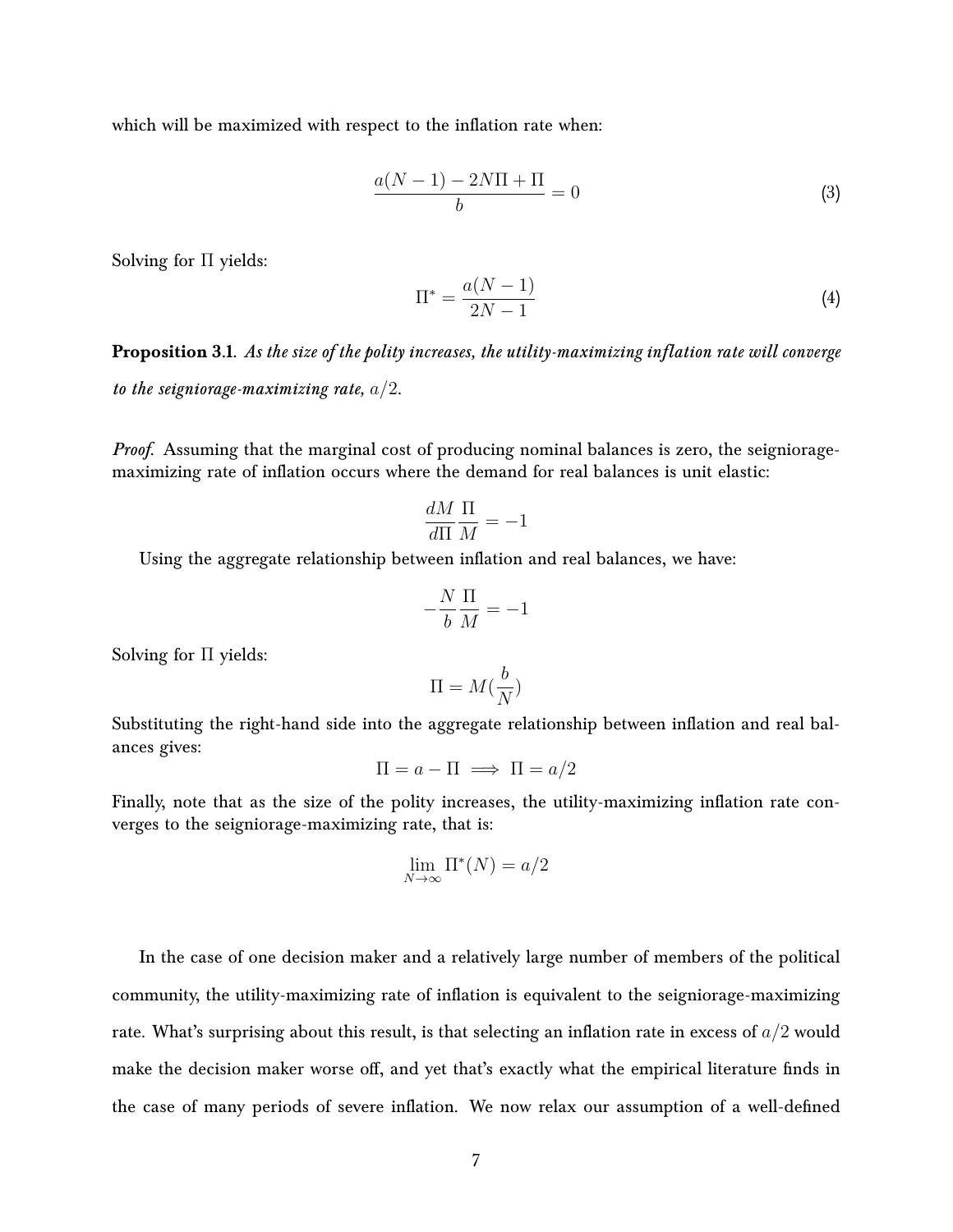decision structure in order to determine what happens to the utility-maximizing rate of inflation when there are multiple decision makers.

#### **3.2 Two Decision Makers**

We now consider the case of two independent decision makers. This situation could be thought to occur with two rival political leaders have the right to choice the inflation rate but so independently and simultaneously. In other words, we assume that the two decision makers do not collude with one another when selecting the inflation rate. Each decision maker receives only a portion of the seigniorage revenue generated by the government's monetary monopoly.

Formally, this change means the relationship between individual money balances, aggregate money balances, and inflation is now:  $\pi_1 + \pi_2 = a - bm$  and  $\pi_1 + \pi_2 = a - (b/N)M$ , where  $\pi_1$  and  $\pi_2$  are the inflation rates selected by the first and second decision makers, respectively. Substituting these relationships into the utility function of either decision maker yields:

$$
U = \frac{(a - \pi_1 - \pi_2)^2}{b} + \frac{N\pi_1(a - \pi_1 - \pi_2)}{2}
$$
 (5)

which is maximized with respect to  $\pi_1$  when:

$$
\frac{a(N-1) - 2N\pi_1 - N\pi_2 + \pi_1 + \pi_2}{b} = 0
$$
\n(6)

Solving the first order condition for  $\pi_1$  yields the first decision maker's reaction function:

$$
\pi_1(\pi_2) = \frac{a(N-1)}{(2N-1)} - \frac{\pi_2(N-1)}{(2N-1)}
$$
\n(7)

Assuming a symmetric Nash equilibrium where both decision makers choose identical inflation rates yields:

$$
\pi^* = \frac{a(N-1)}{(3N-2)}\tag{8}
$$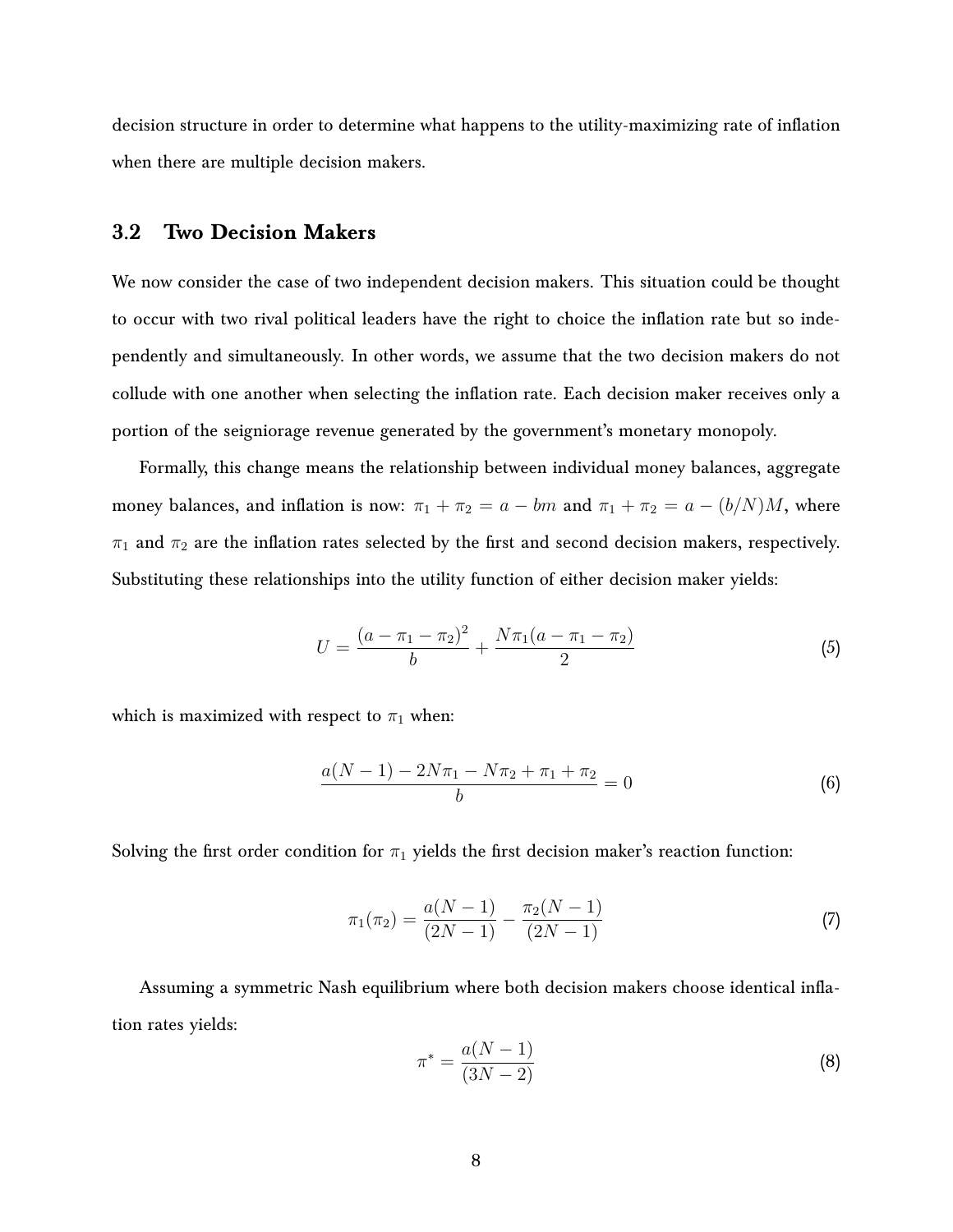It follows that the aggregate equilibrium inflation that emerges in this setting is given by:

$$
\Pi^* = 2\pi^* = \frac{2a(N-1)}{(3N-2)}
$$
\n(9)

**Proposition 3.2.** *As the size of the polity increases, the utility-maximizing inflation rate will converge to* 2a/3*, which exceeds the seigniorage-maximizing rate.*

The intuition behind this result is straightforward. Since the two decision makers do not collude with another, they do not consider the effect that the other's action has on the quantity of real balances demanded. In consequence, the aggregate equilibrium inflation rate that emerges in this context exceeds the seigniorage-maximizing rate. Note, however, that while the aggregate equilibrium inflation rate exceeds the seigniorage-maximizing rate, it does not totally dissipate the value of the real money stock.

### **3.3 Multiple Decision Makers**

We now turn to a scenario with multiple decision makers,  $L$  each with the authority to select an inflation rate and collect the consequent seigniorage revenue. The aggregate equilibrium inflation rate in this setting will be the equal to the sum of the inflation rates chosen by each decision maker, i.e.,  $\Pi = \pi_1 + \cdots + \pi_L$ . In this setting, the relationship between individual and aggregate real balances and inflation is the same as in the case of the single decision maker:  $\Pi = a - bm$  and  $\Pi = a - (b/N)M$ .

As before, we solve each of these relationships for  $m$  and  $M$ , respectively, and then substitute the resulting expressions into the decision maker's utility function, yielding:

$$
U = \frac{(a - \Pi)^2}{2b} + \frac{N\pi_1(a - \Pi)}{b}
$$
 (10)

The first order condition with respect to  $\pi_1$  in this case is:

$$
(\pi_1 + \Pi_1 - a) + N(a - 2\pi_1 - \Pi_1) = 0 \tag{11}
$$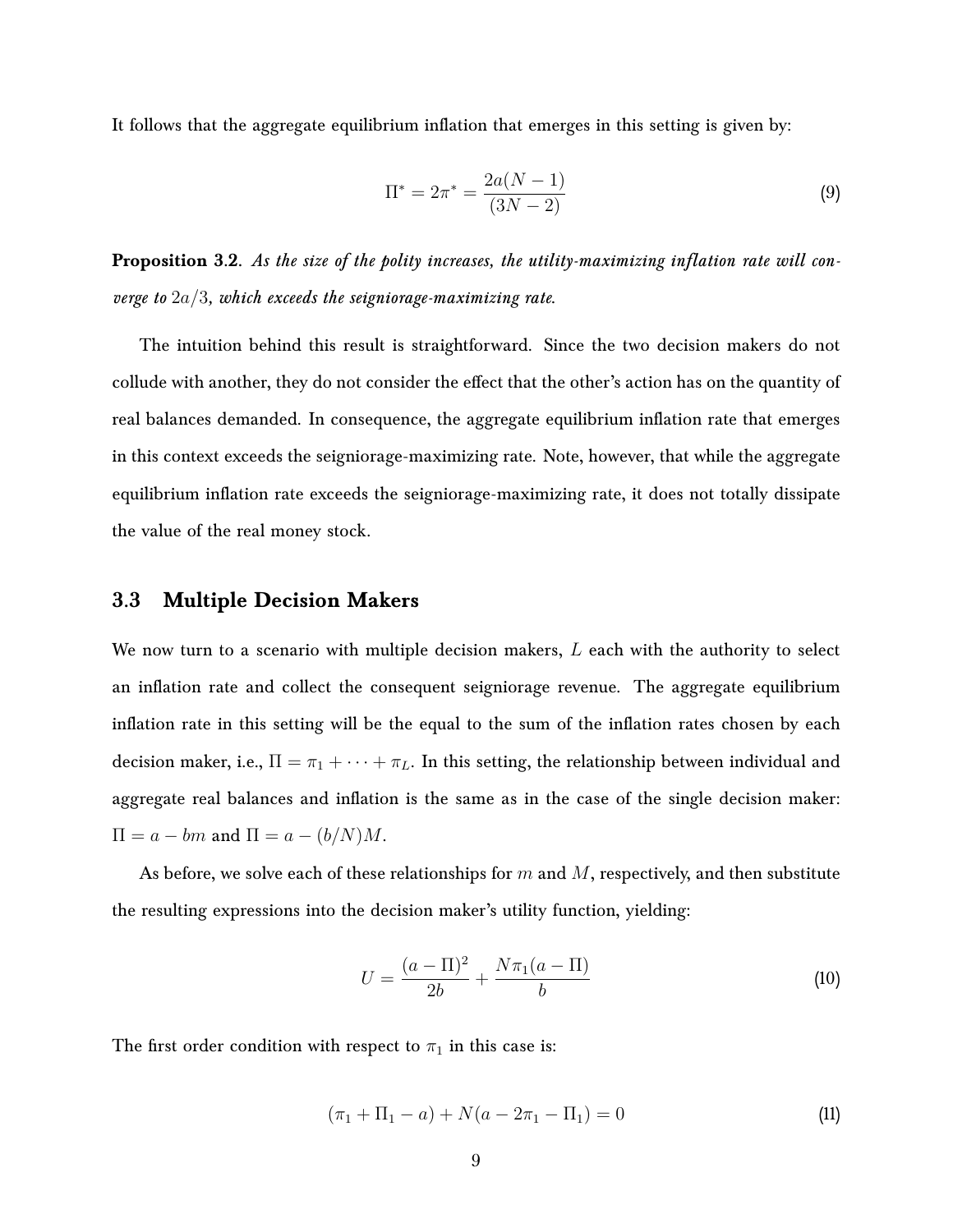where  $\Pi_1 = \sum$ L  $L\neq 1$  $\pi_L$ . Solving for  $\pi_1$  yields the decision maker's reaction function:

$$
\pi_1 = \frac{(N-1)(a-\Pi_1)}{(2N-1)}
$$
\n(12)

As in the prior cases, we solve for the symmetrical Nash equilibrium, yielding:

$$
\pi^* = \frac{a(N-1)}{(NL+N-L)}
$$
\n(13)

With  $L$  decision makers, the aggregate equilibrium inflation rate will be:

$$
\Pi^* = L\pi^* = \frac{aL(N-1)}{(NL+N-L)}
$$
\n(14)

**Proposition 3.3.** *As the number of decision makers,* L *approaches* N*, and* N *increases, the aggregate equilibrium inflation rate approaches* a*, which fully dissipates the value of the real money stock.*

*Proof.* Consider the case where  $L = N$ . In this case, the aggregate equilibrium inflation rate will be given by:

$$
\Pi^* = \frac{a(N-1)}{N}
$$

As  $N$  increases, the aggregate equilibrium inflation rate will approach  $a$ .

This result is the standard "tragedy of the commons" outcome. In the setting with unlimited decision makers, every member of the polity attempts to capture a portion of the seigniorage revenue generated by the government's monetary monopoly. In the limit, the seigniorage tax base is fully dissipated. Periods of extreme hyperinflation illustrate this sort of scenario, although in most cases we do not observe a total abandonment of the currency, which is what the full dissipation outcome implies.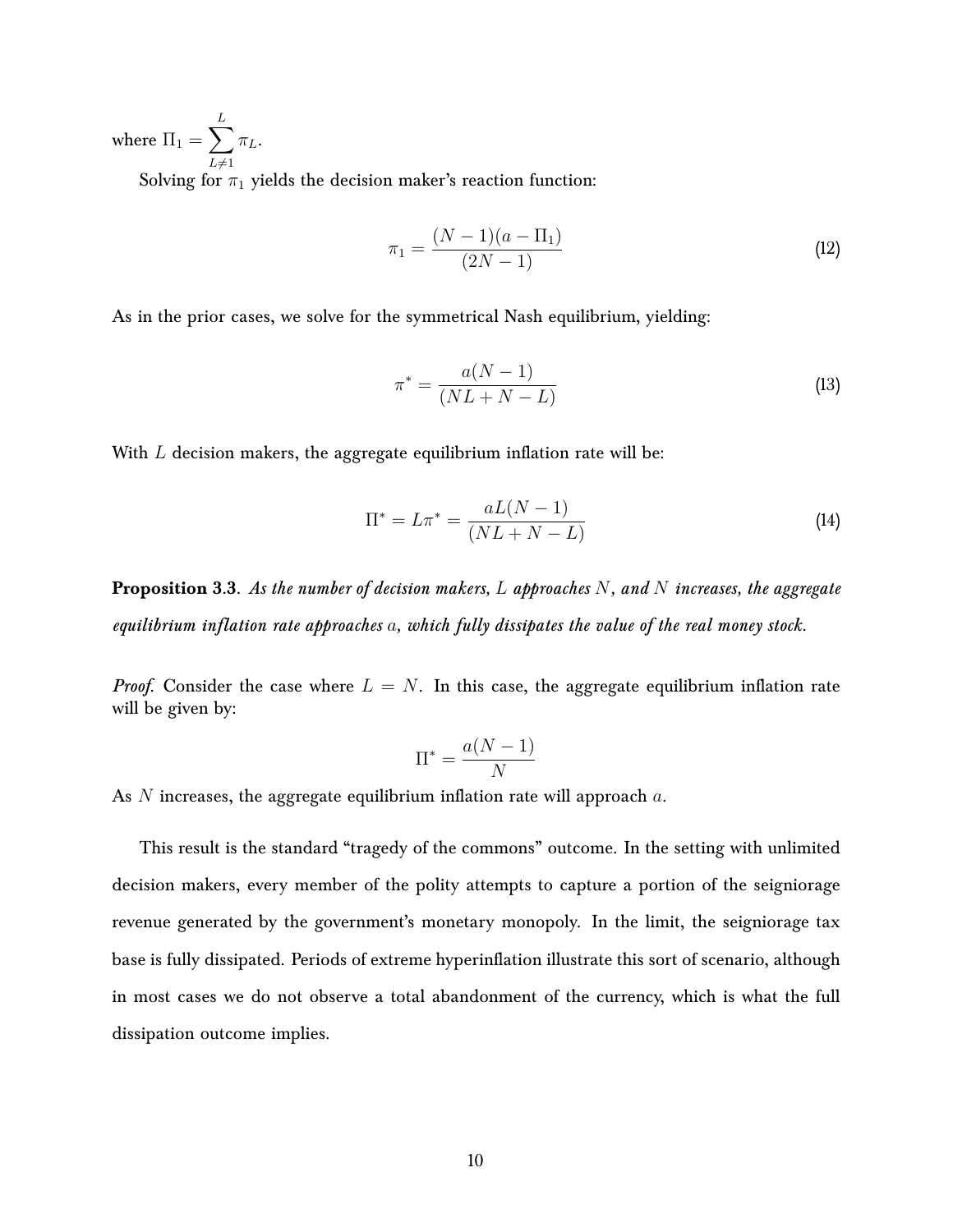#### **3.4 Discussion**

The major implication of this analysis in this section is that when the decision structure produces outcomes that can be realistically modeled *as if* the choice of inflation rate was made by a single decision maker, then the aggregate inflation rate that emerges will the seigniorage-maximizing rate. However, in those cases where the decision structure leaves some or all of the seigniorage rights in the public domain, the aggregate equilibrium inflation rate that emerges exceeds that which would maximize seigniorage revenue.

The final scenario we considered here bears directly on the issue of political instability. In real-world settings of political instability there are typically several groups vying for control of the state's resources. These groups are interdependent but separate in the sense that the members of each group do not belong to other, rival groups. As such, there is nothing attenuating their decision to inflate. When all groups behave this way, the aggregate equilibrium inflation rate that emerges may vastly exceed the seigniorage-maximizing rate, and may lead to a complete abandonment of the currency once the real value of the money stock is dissipated. This issue of separate but interdependent groups can be contrasted against decision structures that exist in majoritarian systems, which is the question to which we now turn.

### **4 Inflation and Democracy**

### **4.1 Single Majority**

We begin our analysis of democratic politics and inflation with the case of a single majority coalition. The polity consists of N citizens,  $C$  of which are members of the majority. This coalition possesses the exclusive right to determine the inflation rate, Π. As before, members of the coalition will be subject to the same inflation rate they impose on members of the minority. We assume that each member of the majority coalition is identical, and receives an equal share of the seigniorage revenue. The representative member of the coalition chooses an inflation rate that maximizes: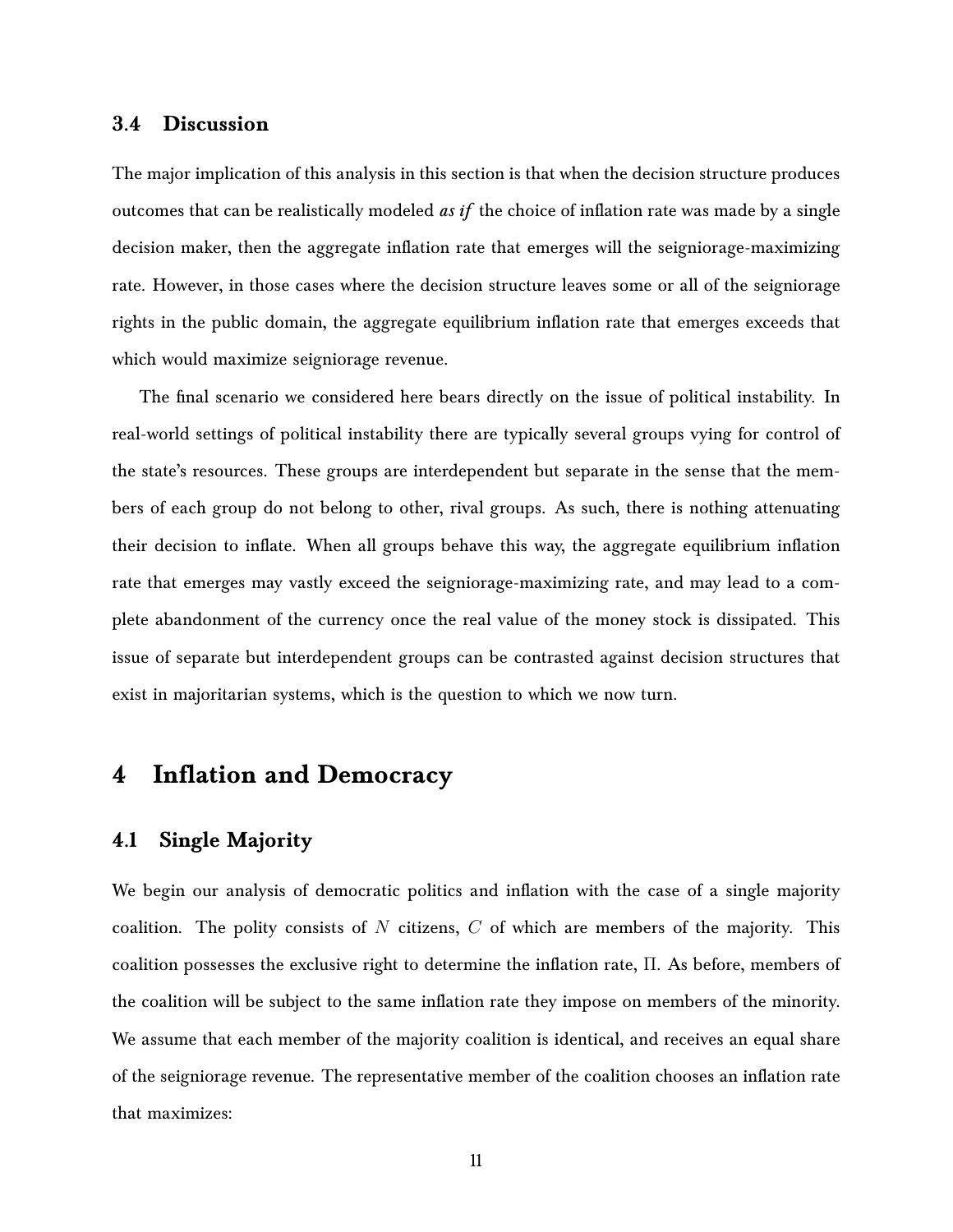$$
U = \frac{(a - \Pi)m}{2} + \frac{\Pi M}{C}
$$
 (15)

which consists of the surplus they receive from holding real money balances,  $m$  and the seigniorage revenues collected from total quantity of real balances held by the polity, M.

The relationships between an individual's real money balances and the total quantity of real balances held by the polity and the inflation rate continues to be:  $\Pi = a - bm$  and  $\Pi = a - (b/N)M$  respectively. Substituting these two relationships into the representative majority coalition member's utility function yields:

$$
U = \frac{(a - \Pi)^2}{2b} + \frac{N\Pi(a - \Pi)}{bC}
$$
 (16)

which is at its maximum with respect to the inflation rate when:

$$
\frac{aN - aC + \Pi C - 2N\Pi}{bC} = 0\tag{17}
$$

Solving for Π yields the utility-maximizing inflation rate for the representative member of the majority coalition:

$$
\Pi^* = \frac{a(N-C)}{(2N-C)}\tag{18}
$$

**Proposition 4.1.** *A single majority coalition with a minimally-sized majority will select an inflation rate less than the seigniorage-maximizing rate.*

The minimally sized majority is defined implies that  $C = (N/2) + 1$ . The utility-maximizing rate of inflation in this setting is:

$$
\Pi^*(N) = \frac{a(N+2)}{(3N+2)}
$$

As the polity increases, the utility-maximizing rate of inflation converges to: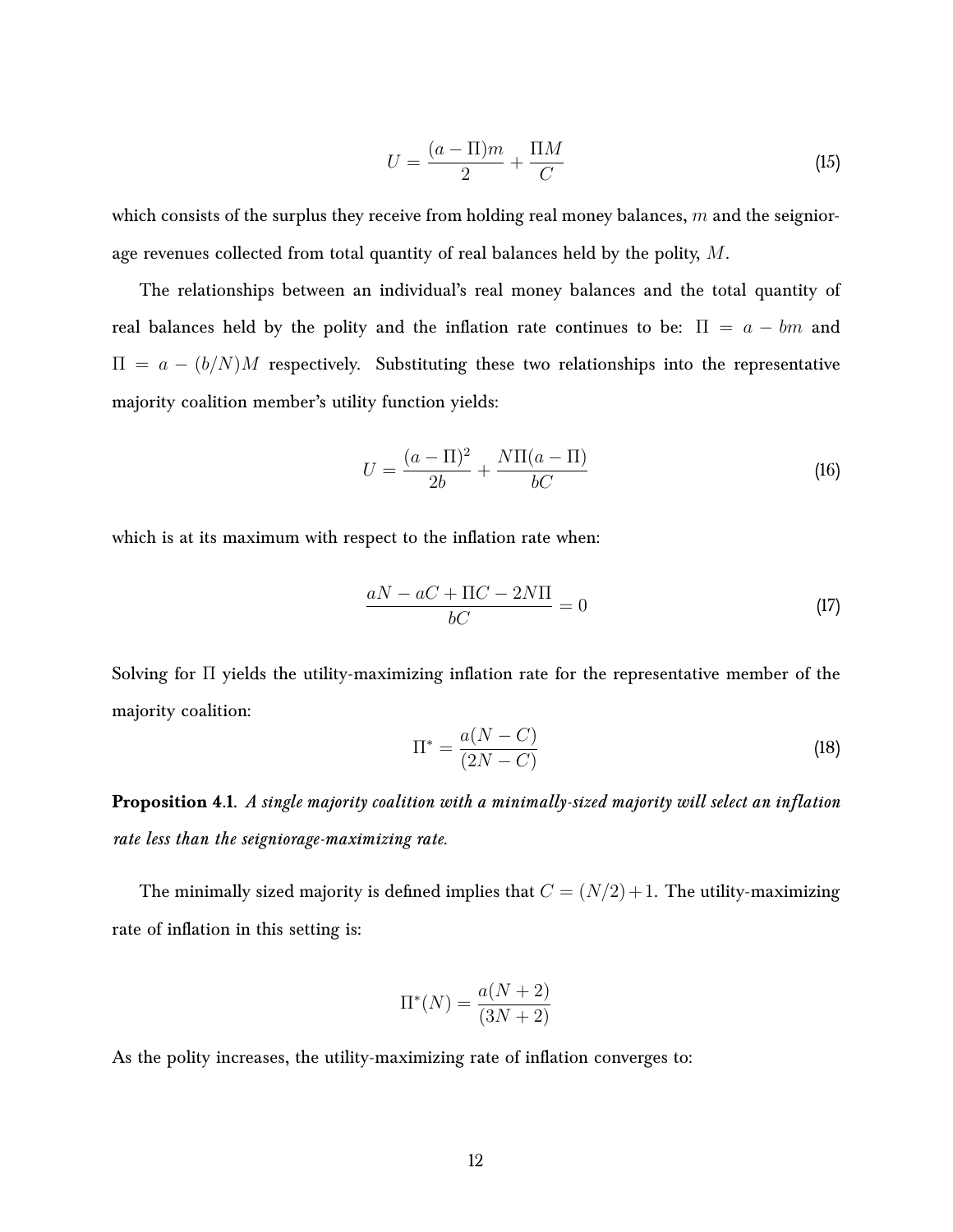$$
\lim_{N \to \infty} \Pi^*(N) = a/3
$$

which is less than the seigniorage-maximizing rate,  $a/2$ . Note also that the inflation rate that emerges in this setting is also less than that which emerges when a single individual possesses the exclusive right to tax the members of the polity owing to seigniorage revenues being split amongst the members of the coalition.

#### **4.2 Two Majority Coalitions**

We now consider a setting with two potential majority coalitions. Each coalition has the right to choose the inflation rate, but does so separately and simultaneously in the same manner that the two independent authorities did in the previous section. As before, we assume that the two coalitions do not collude with one another when choosing the inflation rate. In this scenario, a member of the polity may secure membership in either coalition, or both, but does not know what his status will be at the time the decision about the inflation rate must be made.

Since a member of the polity has the potential to be a member of both coalitions, the inflation rate he selects as a member of one coalition will depend on the probability he assigns to being a member of the other coalition and vice versa. The effect that this possibility has on the representative member's choice of inflation rate is what [Buchanan & Yoon](#page-21-4) [\(2004\)](#page-21-4) refer to as a "membership externality." This externality will temper the inflation rate the representative member chooses as he will be subject to it in his capacity as a member of the other majority coalition.

Formally, the representative member's utility function now includes the expected seigniorage revenue he would receive as a member of the other coalition:

$$
U = \frac{(a - \pi_1 - \pi_2)m}{2} + \frac{\pi_1 M}{C} + \frac{p(\pi_2 M)}{C}
$$
 (19)

where  $p$  denotes the probability he will secure membership in the other coalition. In this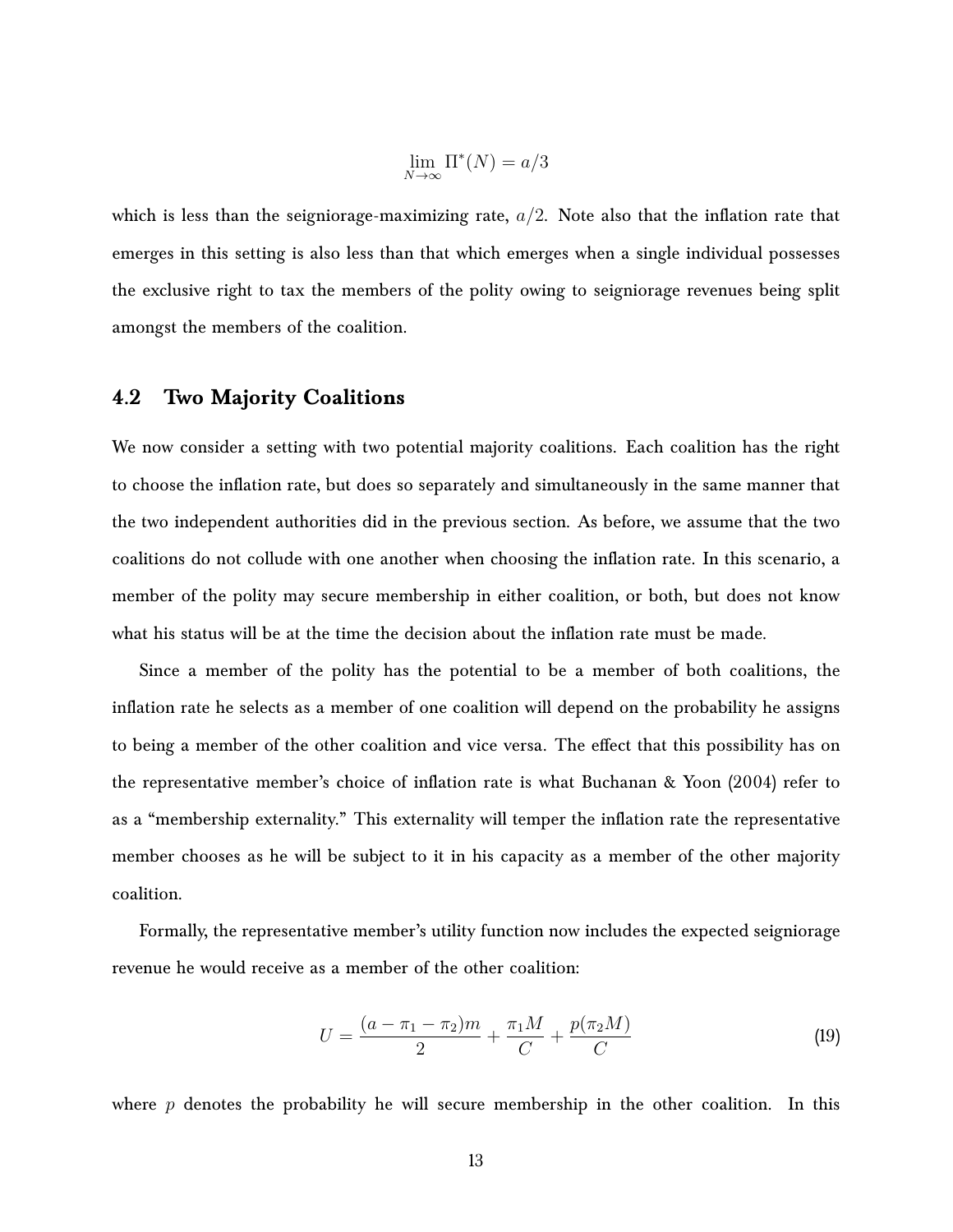setting, the relationships between an individual's real money balances and the total quantity of real balances held by the polity and the inflation rate can be modified as before to reflect the inflation rates that each coalition select:  $\pi_1 + \pi_2 = a - bm$  and  $\pi_1 + \pi_2 = a - (b/N)M$ respectively. Again, we substitute these two relationships into the representative member's utility function to get:

$$
U = \frac{(a - \pi_1 - \pi_2)^2}{2b} + \frac{N\pi_1(a - \pi_1 - \pi_2) + Np\pi_2(a - \pi_1 - \pi_2)}{bC}
$$
 (20)

The first order condition with respect to  $\pi_1$  is:

$$
\frac{aN - aC + C\pi_1 + C\pi_2 - Np\pi_2 - N2\pi_1 - N\pi_2}{bC} = 0
$$
\n(21)

Solving for  $\pi_1$  yields the following reaction function:

$$
\pi_1(\pi_2) = \frac{a(N - C) - \pi_2(N - C) - \pi_2(Np)}{(2N - C)}
$$
\n(22)

The symmetrical Nash equilibrium in this context is:

$$
\pi^* = \frac{a(N - C)}{(3N + pN - 2C)}
$$
\n(23)

which implies the following aggregate equilibrium inflation rate:

$$
\Pi^* = 2\pi^* = \frac{2a(N - C)}{(3N + pN - 2C)}
$$
\n(24)

If we assume the minimally sized coalition, the aggregate equilibrium inflation rate will be:

$$
\Pi^* = \frac{2a}{(4+2p)}\tag{25}
$$

**Proposition 4.2.** *As the probability of being a member of either coalition increases, the equilibrium*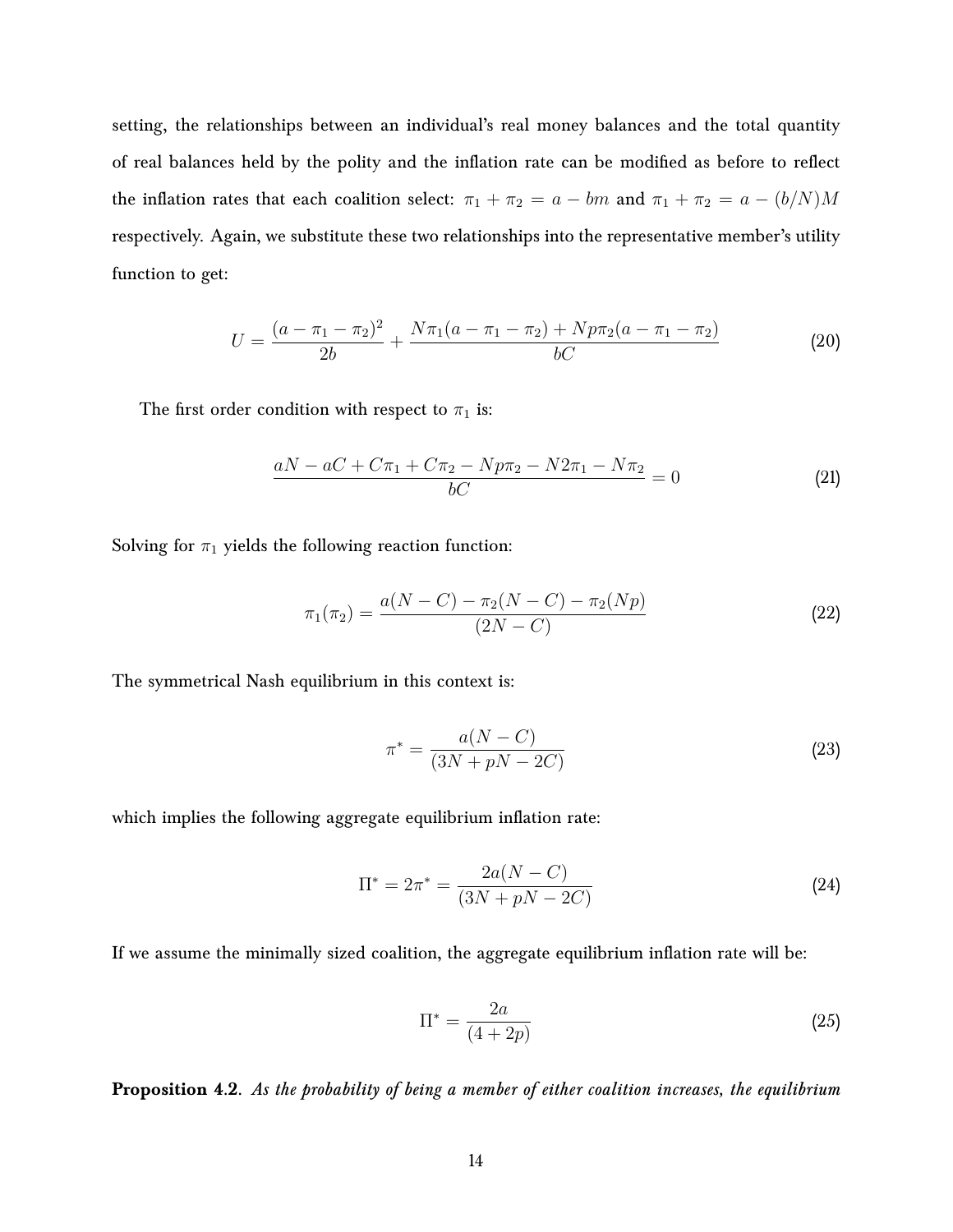*inflation decreases at an increasing rate, ultimately converging to* a/3*, which again, is below the seigniorage-maximizing rate.*

The change in the aggregate equilibrium inflation rate consequent to an increase in  $p$  is:

$$
\frac{d\Pi^*}{dp} = -\frac{a}{(p+2)^2}
$$

which increases as  $p$  increases according to:

$$
\frac{d^2\Pi^*}{dp^2} = \frac{2a}{(p+2)^3}
$$

Finally, as the probability of being a member of the other majority coalition increases towards absolute certainty, the aggregate equilibrium inflation rate converges to that which exists under a single majority coalition:

$$
\lim_{p \to 1} \Pi^*(p) = a/3
$$

The intuition behind this result is straightforward. If a member of the polity expects to be a member of both majority coalitions, he will select an inflation rate that reflects the excess burden his choice will have on himself as a member of the other coalition and vice versa. The excess burden of the inflation tax combined with the possibility of being a member of both coalitions tempers his willingness to collect seigniorage from the other coalition.

#### **4.3 Multiple Majority Coalitions**

The final case we consider is a setting with multiple potential majority coalitions, denoted by L. We continue to assume that these coalitions have the right to choose the inflation rate, and do so separately and simultaneously. As before, we assume that the coalitions do not collude with one another. A member of the polity may secure membership in the  $L$  coalitions, but does not know what his status will be at the time the decision about the inflation rate must be made.

As before, the utility-maximizing inflation rate depends on the probability he assigns to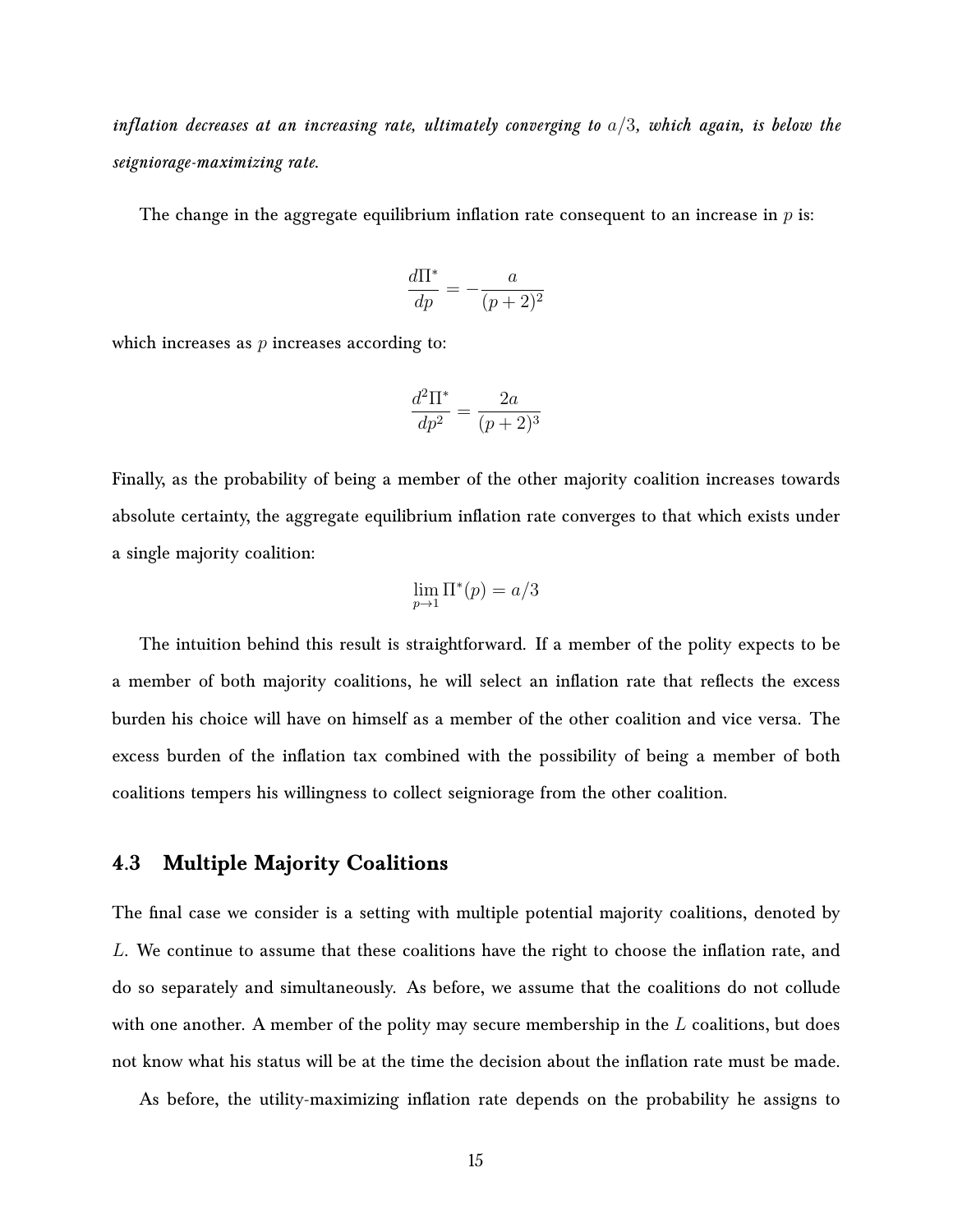being a member of any of the L coalitions. For simplicity, we assume this probability is the same for each coalition. Formally, the representative member's utility function in this setting is:

$$
U = \frac{(a - \Pi)m}{2} + \frac{\pi_1 M}{C} + p\left[\frac{\pi_2 M + \dots + \pi_L M}{C}\right]
$$
 (26)

The relationship between an individual's real money balances and the total quantity of real balances held by the polity and the inflation rate can be modified from the prior scenario to account for the L coalitions:  $\pi_1 + \Pi_1 = a-bm$  and  $\pi_1 + \Pi_1 = 2-(b/N)M,$  where  $\Pi_1 = \sum$ L  $L\neq1$  $\pi_L$ . Substituting these relationships into the representative member's utility function gives:

$$
U = \frac{(a - \pi_1 - \Pi_1)^2}{2b} + \frac{N\pi_1(a - \pi_1 - \Pi_1)}{bC} + p\left[\frac{(\pi_2 + \dots + \pi_L)}{C}\right] \left[\frac{N(a - \pi_1 - \Pi_1)}{b}\right] \tag{27}
$$

The utility-maximizing value of  $\pi_1$  is:

$$
\frac{aN - aC + C\pi_1 + C\Pi_1 - 2N\pi_1 + N\Pi_1 - N\Pi_1 - Np\Pi_1}{bC} = 0
$$
\n(28)

Solving for  $\pi_1$  yields the representative member's reaction function:

$$
\pi_1(\pi_L) = \frac{a(N - C) - \Pi_1(N - C) - Np\Pi_1}{(2N - C)}
$$
\n(29)

Note that  $\Pi_1 = (L-1)\pi_1$ . Substituting that relationship into equation the reaction function and assuming as before, the symmetrical Nash equilibrium yields:

$$
\pi^* = \frac{a(N - C)}{(2N - C) + (L - 1)(N - C) + 2Cp(L - 1)}
$$
\n(30)

If we again assume the minimally-sized coalition, we have:

$$
\pi^* = \frac{a}{2P(L-1) + L + 2} \tag{31}
$$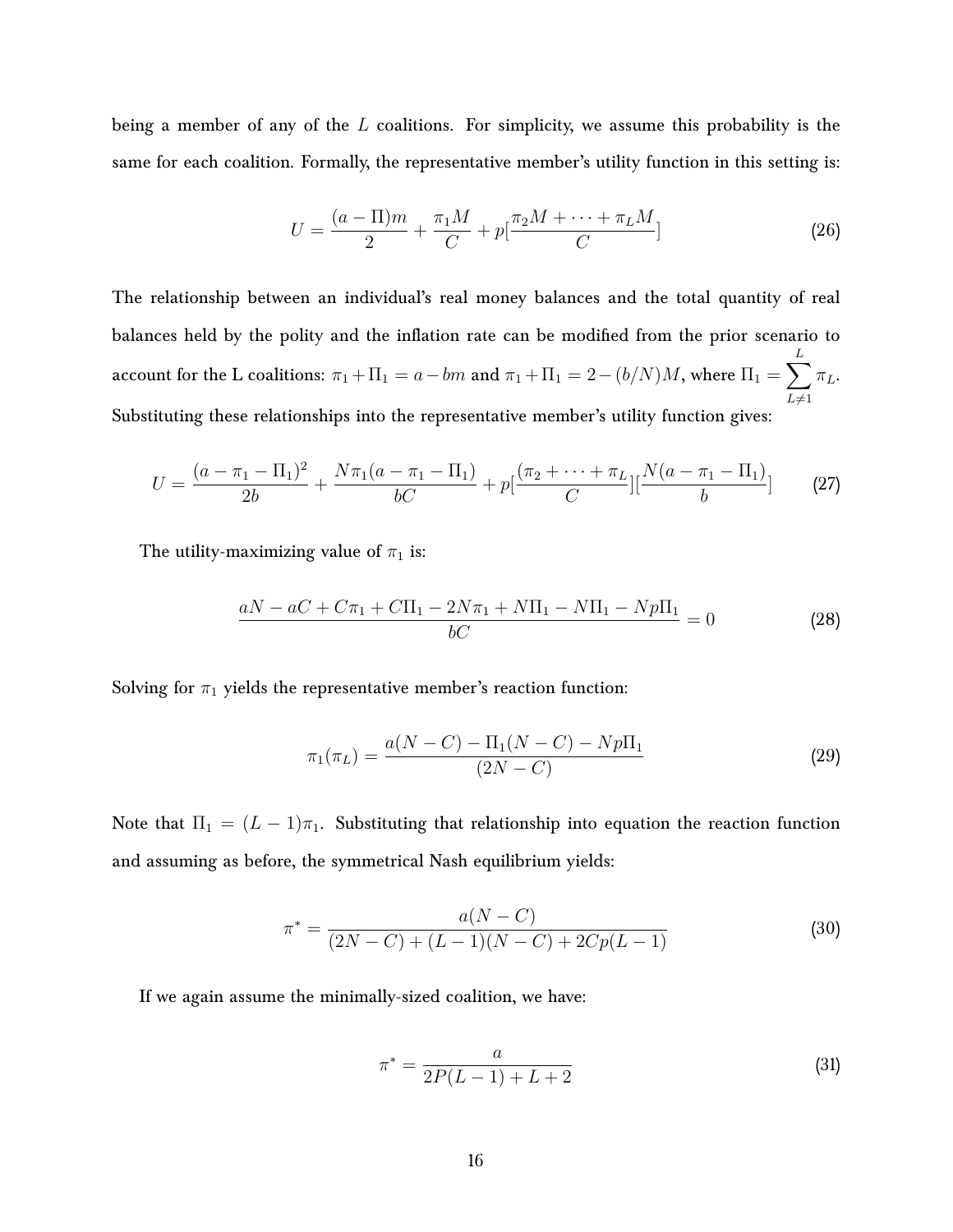Since there are  $L$  potential coalitions, the aggregate equilibrium inflation rate in a setting with multiple majority coalition is:

$$
\Pi^* = L\pi^* = \frac{aL}{2P(L-1) + L + 2}
$$
\n(32)

As the number of potential coalitions increases, the aggregate equilibrium inflation rate will converge to:

$$
\lim_{L \to \infty} \Pi^*(L) = \frac{a}{1 + 2p} \tag{33}
$$

As with the case of two majority coalitions, the equilibrium inflation rate decreases at an increasing rate, and ultimately converges to  $a/3$  as p increases. This result is not surprising since the two-coalition scenario is simply a special case of the more general L-coalition scenario.

#### **4.4 Discussion**

The intuition of our results in both of the prior sections can be summarized by the graph below representing money demand –segment [ab]– as a function of inflation (Π). Starting with our first scenario, as long as the marginal cost of producing money balances is zero, a wealth maximizing autocrat having full control of monetary policy will increase the money supply until the quantity of money demanded is unit elastic with respect to inflation. The autocrat will thus collect area  $\Pi^L l M^L O$  as real seignorage for a deadweight cost to money holders equal to  $lb M^l.$ 

The very existence of a deadweight cost in the previous case indicates the presence of certain transaction costs preventing the owners of money balances to compensate the autocrat in exchange of a lower inflation rate. Under a well-functioning democracy with low enough political transaction costs, however, multiple political decision makers can negotiate over monetary policy and, by a process of political exchange, can formulate a monetary policy while taking into account the interests of other political groups. In addition, the greater the proportion of money balances the members of the minimum winning coalition own, the lower the incentive for that coalition to inflate –inflation being a tax on those balances. Hence under a well-functioning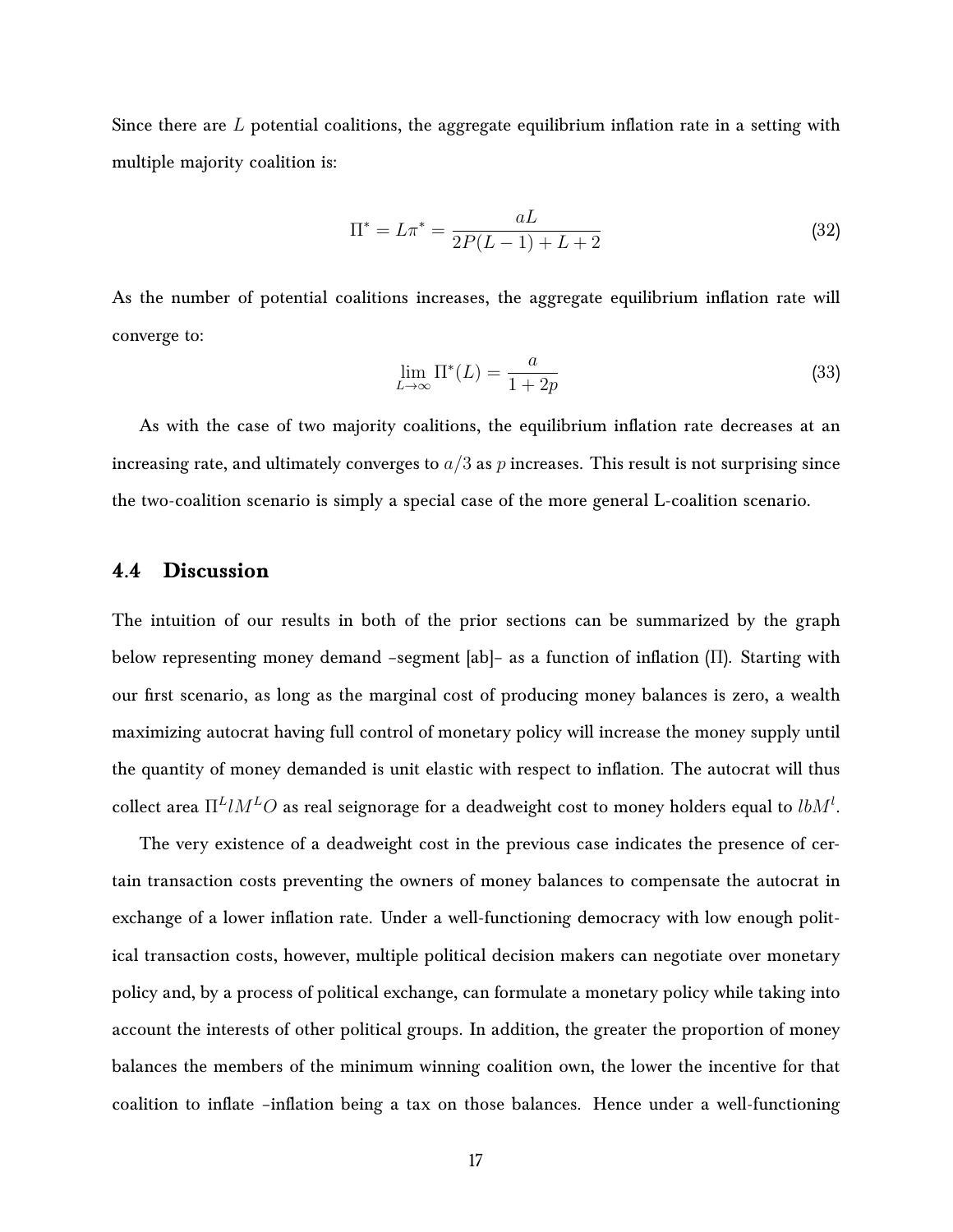democracy, we might expect the inflation rate to be lower than the seignorage maximizing rate and the deadweight cost of inflation to be lower. this is represented by inflation rate  $\Pi^{''}$  in the figure.

Finally, while lower political transaction costs would lead to lower inflation rates, a higher cost to maintain and delineate ownership over the printing press can lead to more inflation. If two or more groups, for instance, can issue currency as they wish independently and without regard for the other, then seignorage will be over-exploited in the sense that the inflation rate will be greater than the seignorage maximizing rate. In the figure, this would correspond to the case where the inflation rate prevailing is  $\Pi^{'}.$ 



### **5 Conclusion**

Inflation rates, inflation volatility, and the reliance on seigniorage vary considerably by country. Among the factors that contribute to these differences are political stability and democracy. In this paper, we have endeavored to provide a theoretical justification for the empirical results found in the inflation literature. The primary conclusion from our analysis are that the equilibrium inflation rates that emerge under alternative decision structures vary in response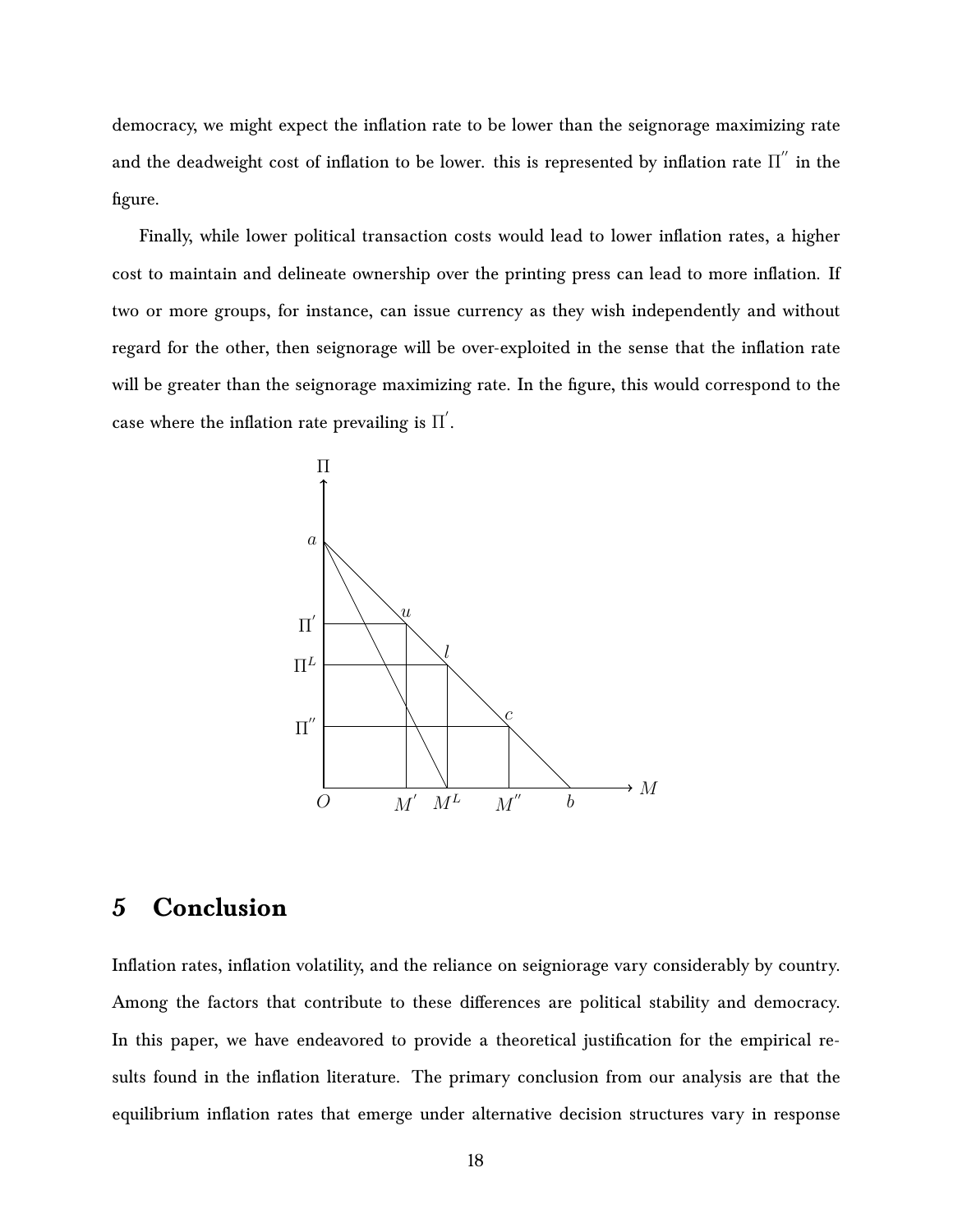to the incentives created by that structure. Specifically, our analysis suggests that only under a case of a single decision maker would the utility-maximizing inflation rate also be the seigniorage-maximizing rate, and that with multiple independent decision makers the inflation rate will exceed the seigniorage-maximizing rate. Thus, our analysis explains the finding in the literature that the inflation rate in many countries exceeds the seigniorage-maximizing rate, particularly during periods of political instability.

The primary limitation of our analysis is the highly-stylized setting in which we analyzed the equilibrium inflation rates under alternative decision structures. In reality, the electorate of a majoritarian democracy doesn't vote directly for a specific inflation rate. Likewise, during periods of political instability one party typically has control over the monetary authority rather than there being multiple decision makers. That said, our model does capture the interest group dynamics that drive the equilibrium inflation rate in different settings. Thus, while our model is highly abstract, it captures the effects that interest-group competition will have on inflation in a variety of settings.

As we see the matter, future research should focus on two margins. The first is to investigate examples of successful monetary reform through the lens of the decision structures created by the reforms. Rather than focus on the laws that may have accompanied the reform, researchers should examine changes to the underlying way in which voters interact with one another to determine what the underlying causes of successful reform are. Doing so is critical to helping people in countries currently suffering from high and volatile inflation. The second area of future research concerns incorporating the fiscal policy into the model. Namely, we think it would be worthwhile to analyze how the inclusion of poorly defined tax and seigniorage rights would affect the conclusions of optimal seigniorage models. Along these same lines, investigating whether there is a tendency for majoritarian democracies to adopt optimal taxes, including the inflation tax.

An important implication of our analysis is that as the size of the minimum majority increases, the equilibrium inflation decreases. In many developed countries, inflation remains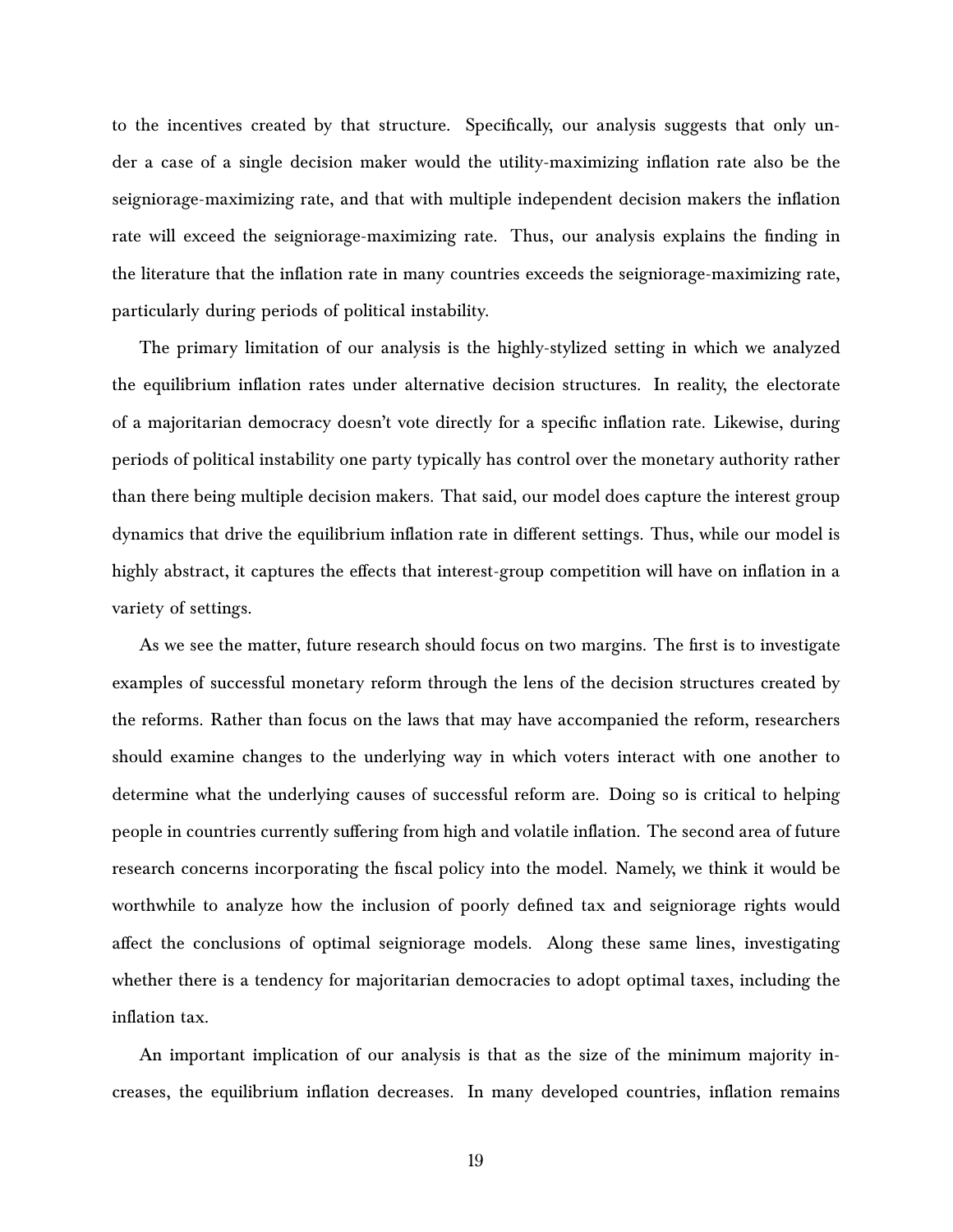relatively mild. While monetary policy is not subject to a vote by all members of the polity, there are institutional mechanisms that would appear to make monetary policy more difficult to implement than would be the case where the minimal majority is 51%. Thus, one reason why these countries may have been able to successfully restrain inflation is why adopting mechanisms that increase the size of the minimum coalition. If this conjecture is correct, then the structural reforms that occurred prior to and during the the "great moderation" may deserve more credit for reducing inflation in these countries than previously understood.